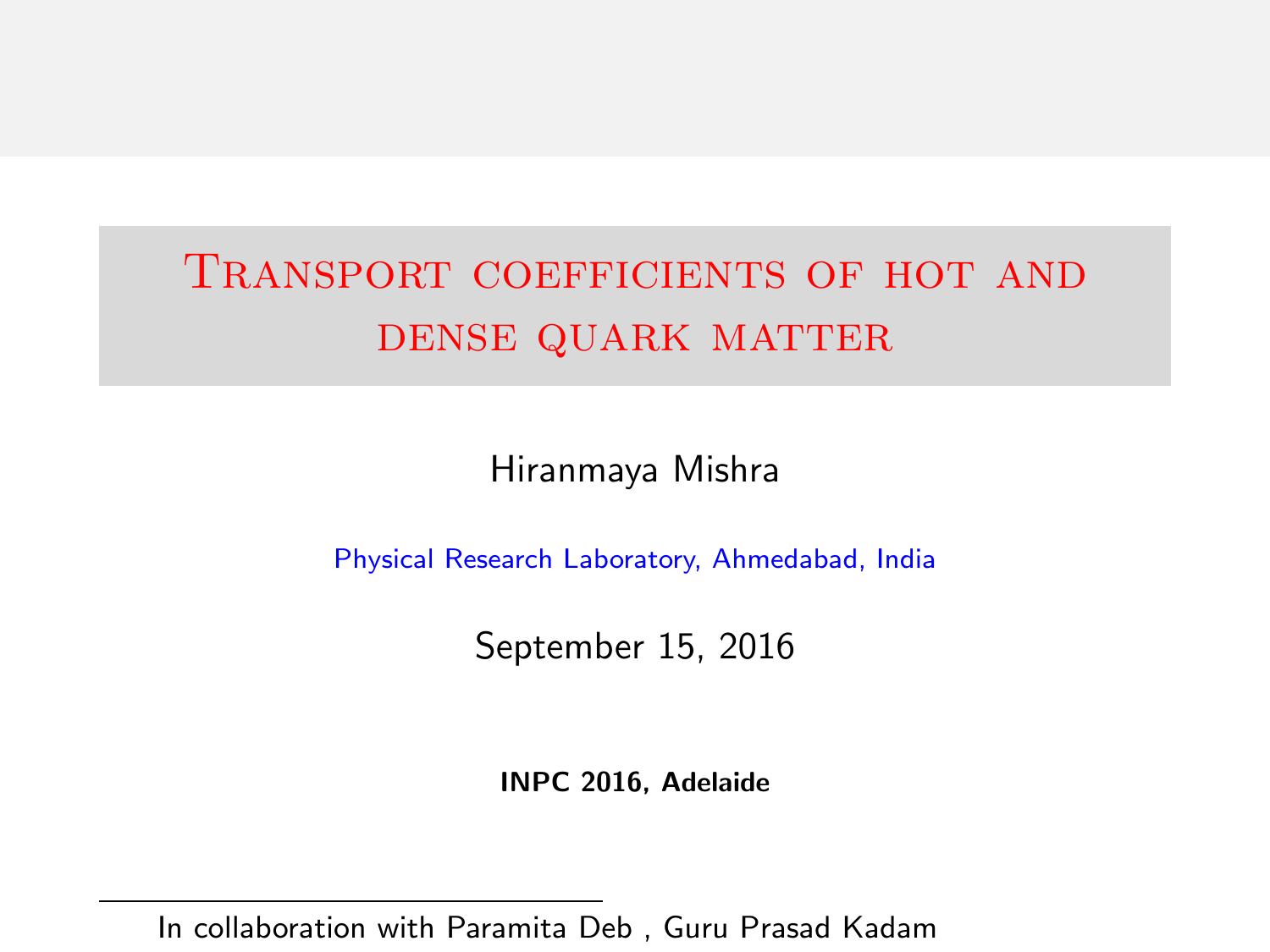### Outline

- Introduction
- Boltzmann equation and transport coefficients
- Nambu-JonaLasinio model, Thermodynamics and relaxation time estimation
- Results
- Summary and Outlook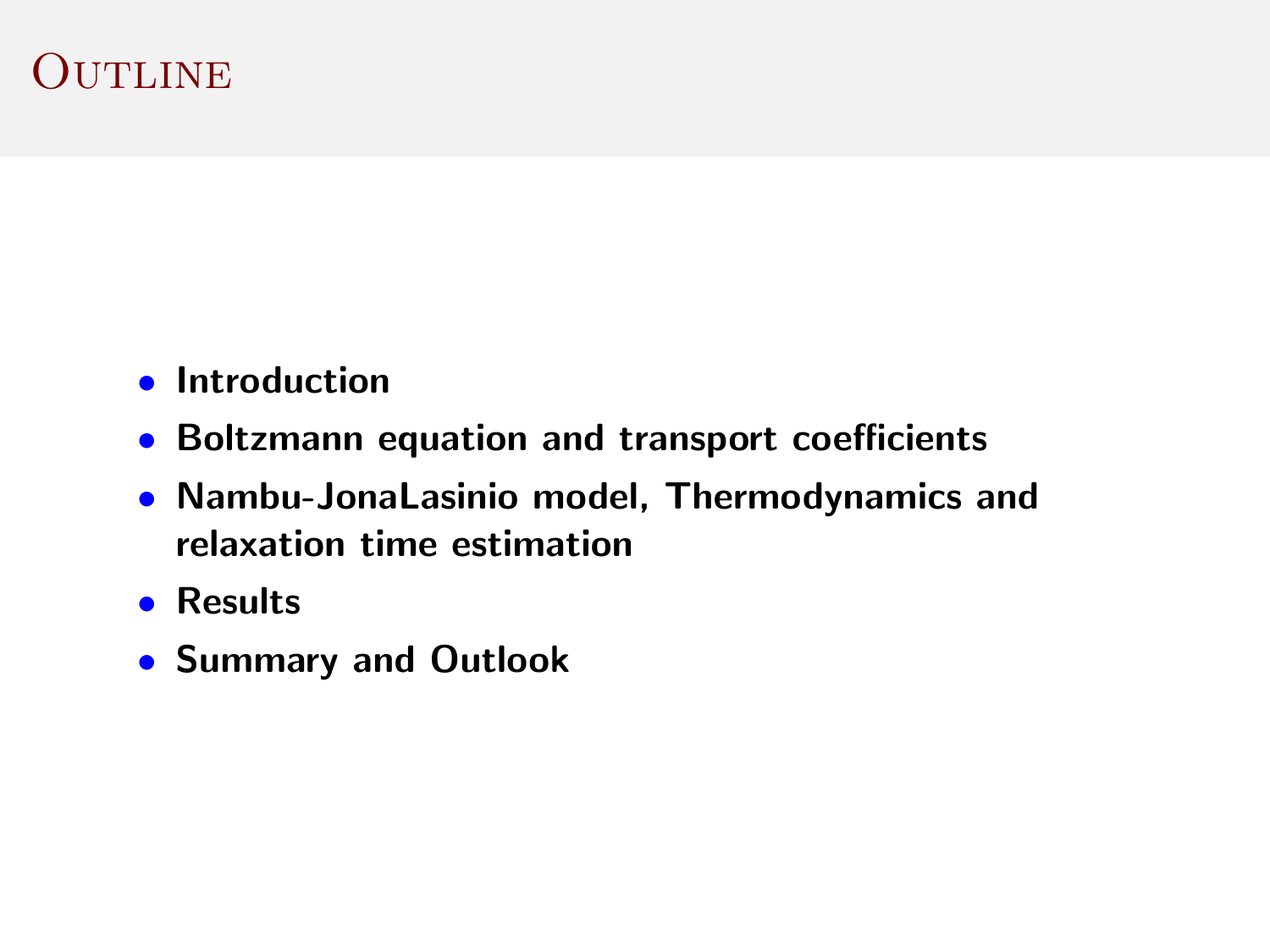#### **INTRODUCTION**

- Transport properties of hot/dense matter are important for heavy ion collision (HIC), cosmology and important for near equillibrium evolution of any thermodynamic system
- The most studied transport coefficient is perhaps shear viscosity  $n$ . In HIC spatial anisotrpy of colliding nuclei gets converted to momentum anisotropy throgh a hydro evoln. The equllibriation is decided by

$$
\eta.\,\left(\frac{\eta}{s}\sim\frac{1}{4\pi},\,\text{the KSS bound}\right)
$$

- The bulk viscosity  $\zeta$  thought earlier to be not important for HIC hydro evolution. Argument:  $\zeta\sim(\epsilon-3\rho)/\mathcal{T}^4$  that vanishes for ideal gas. However, lattice simulation  $\Rightarrow$  large  $(\epsilon-3\rho)/\mathcal{T}^4$  near  $\overline{\tau}_c$ . This in turn, can give rise to different physical effects (Cavitation).
- The temperature and chemical potential dependence of transport coefficients may reveal the location of phase transition
- Most calculations are performed at zero baryon density  $\rho_B$ . Including finite density effects are relevent for upcoming HIC experiments, BES(Brookhaven), CBM at (GSI, Darmstadt), (NICA at Dubna).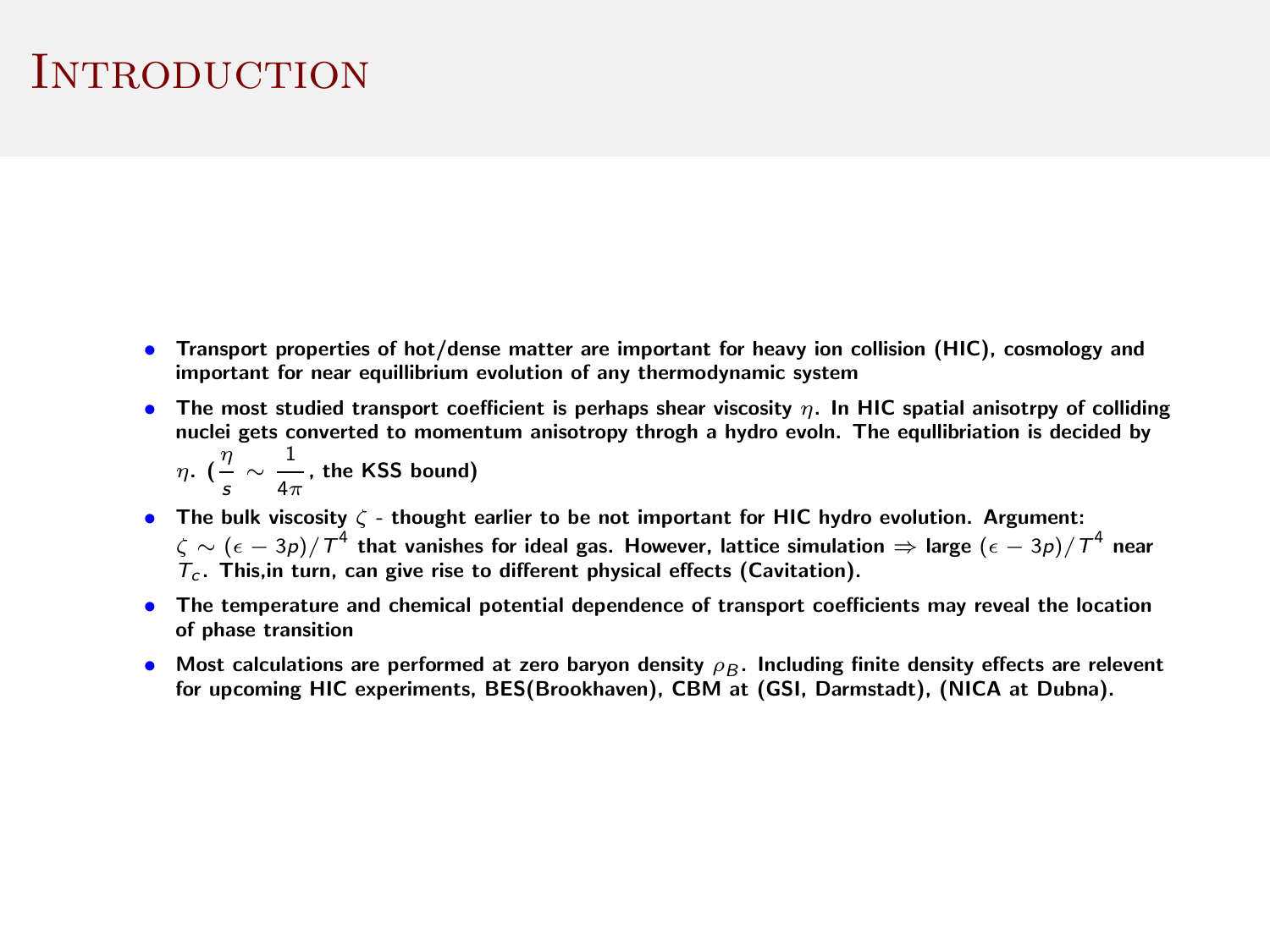# QCD phase diagram and HIC

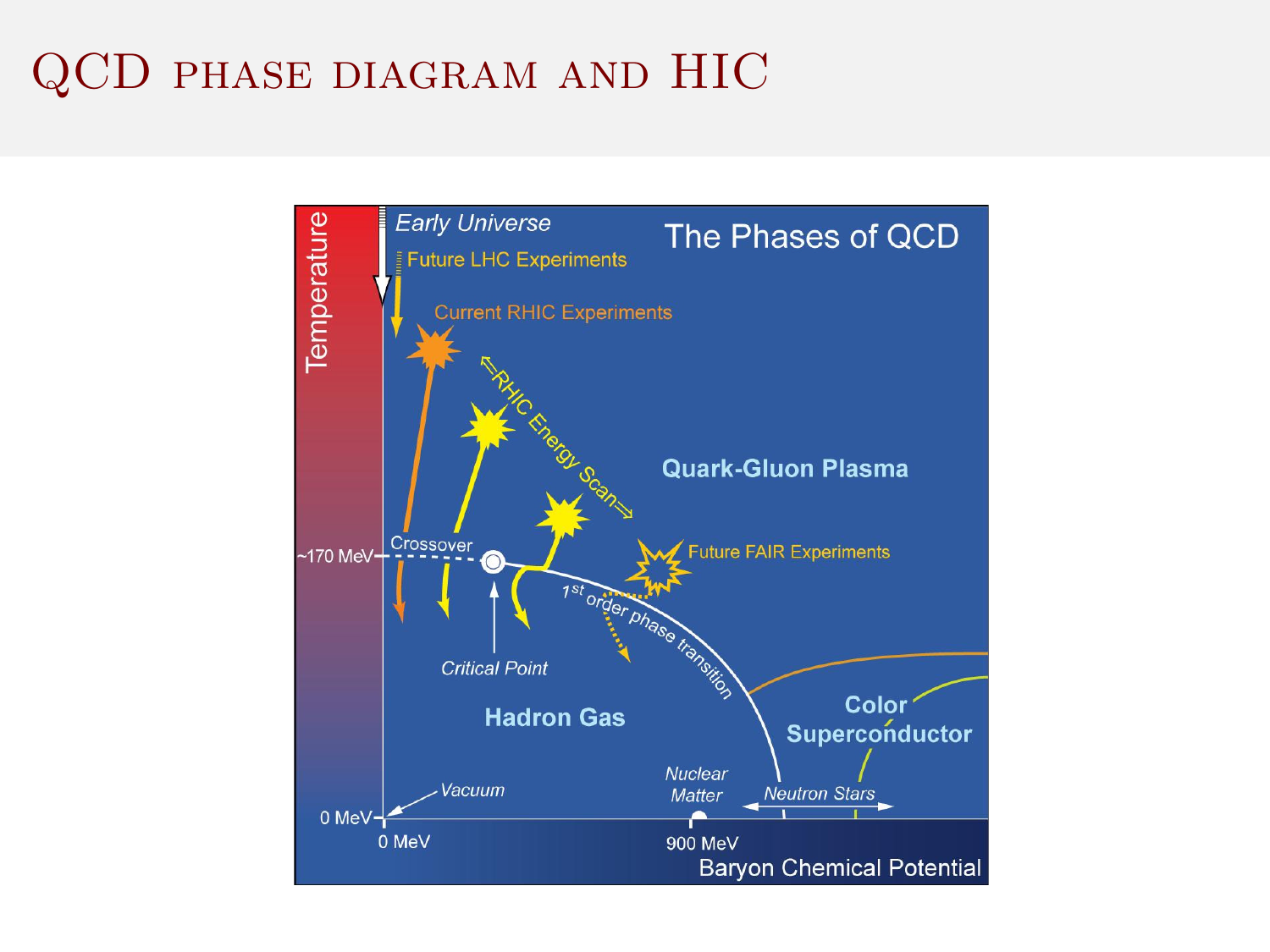### BOLTZMANN EQUATION

Boltzmann equation describes the evolution of particle distribution function

$$
\frac{df_a}{dt} = \frac{\partial f^a}{\partial t} + \frac{p^i}{E_a} \frac{\partial f_a}{\partial x^i} - \frac{\partial E_a}{\partial x^i} \frac{\partial f_a}{\partial p^i} = C^a
$$

The equllibrium distribution function

$$
f_a^0 = \frac{1}{\exp \beta (u_\alpha \rho^\alpha \mp \mu) + 1}
$$

To estimate viscosity coefficients, consider small departure from equllibrium

$$
\frac{df_a}{dt} = \frac{p^{\mu}}{E_a} \frac{\partial f_a^0}{\partial x^{\mu}} - \frac{M}{E_a} \frac{\partial M}{\partial x^i} \frac{\partial f_a^0}{\partial p^i} = -\frac{\delta f_a}{\tau^a}
$$

$$
\partial_{\mu} f_0^a = -f_0^a (1 \mp f_0^a) \partial_{\mu} (\beta (E^a - \mu - \mathbf{p} \cdot \mathbf{u}))
$$

Boltzmann Eq. relates non equllibrium part of distribution function to variation in fluid velocity and temperature and chemical potential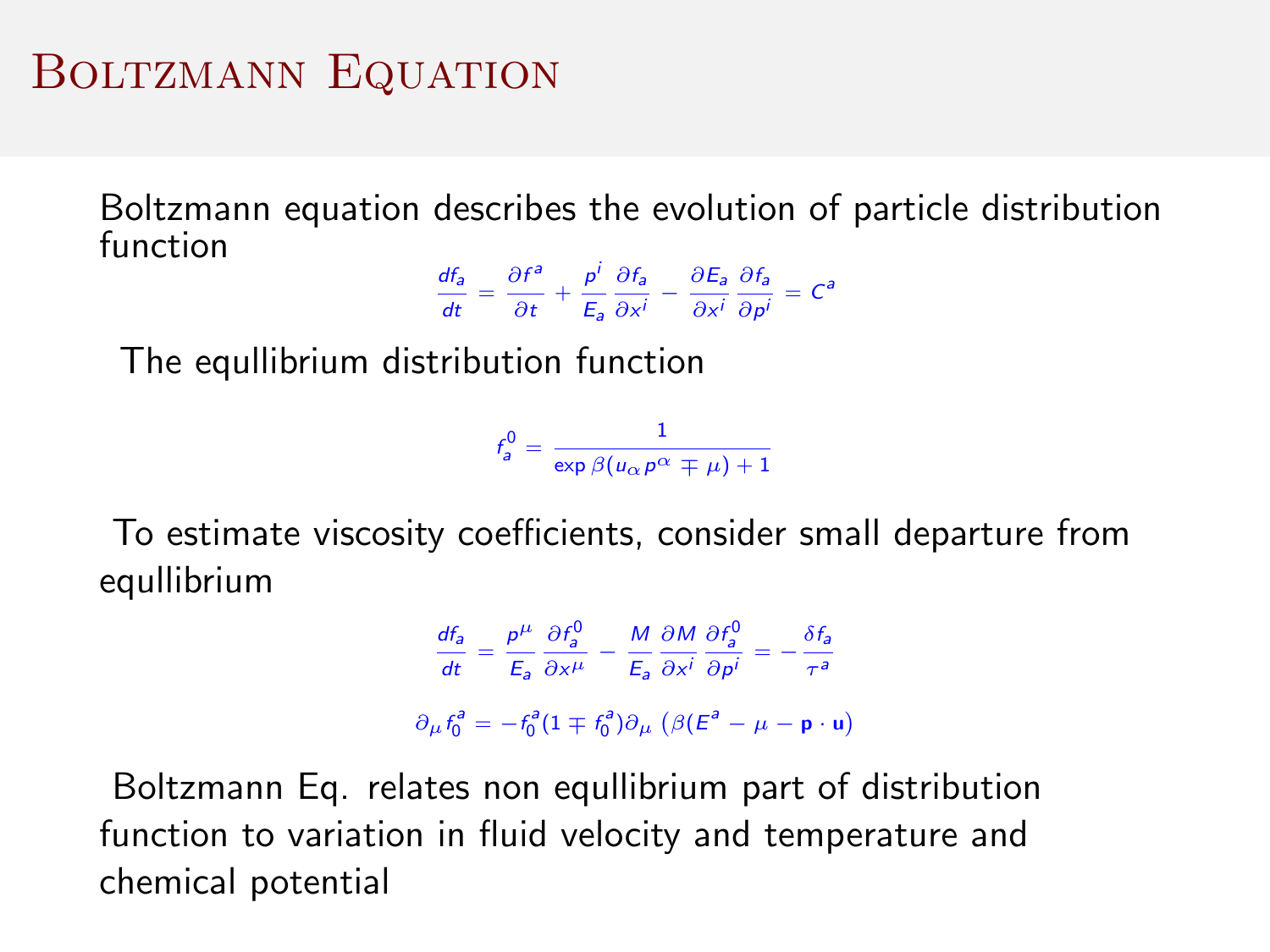# $T^{\mu\nu}$ ,  $J_{\mu}$  and transport coefficients

Distribution function is related to the energy momentum tensor

$$
T^{\mu\nu} = \sum_{a} \int d\Gamma_{a} p^{\mu} p^{\nu} f_{a} + g^{\mu\nu} U(\sigma); \quad d\Gamma_{a} = \nu_{a} \frac{d\rho}{(2\pi)^{3}}
$$

$$
J^{\mu} = \sum_{a} t_{a} \int d\Gamma_{a} \frac{p^{\mu}}{E_{a}} f_{a}
$$

Change in nonequllibrium part ⇒

$$
\delta T^{ij} = \sum_{a} \int d\Gamma^{a} \frac{p^{i} p^{j}}{TE_{a}} \tau_{a} f_{a} (1 - f_{a}) q_{a}(p, \beta, \mu)
$$

$$
\delta J^i = \sum_a t_a \int d\Gamma_a \frac{p^i}{E_a} \tau_a f_a (1 - f_a) \left( t_a - \frac{nE_a}{\epsilon + p} \right) p^j \partial_j \left( \frac{\mu}{T} \right)
$$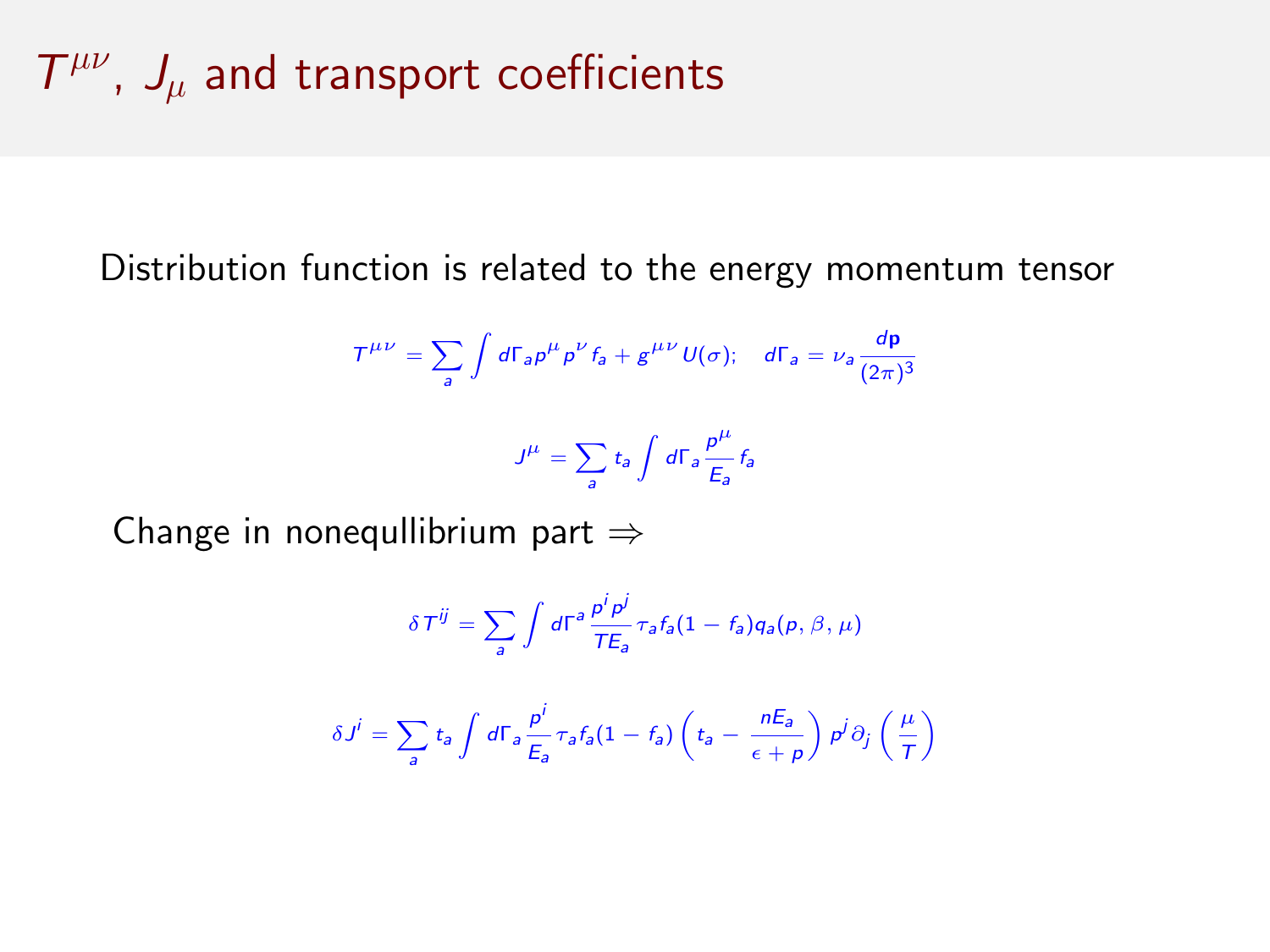$$
\zeta, \eta, \lambda \text{ contd.} \cdots
$$

;

The non equllibrium contribution related to the velocity gradients can be reorganised as

$$
q^a = Q^a \partial_i u_i - \frac{p^i p^j}{2E_a} W_{ij}
$$

$$
W_{ij} = \partial_i u_j + \partial_j u_i - \frac{2}{3} \delta_{ij} \partial_k u_k
$$

Shear and bulk viscosities are defined through the dissipative part

 $\Delta \, T^{\bar i \bar j} = - \zeta \delta^{\bar i \bar j} \partial_k u_k - \eta \, W_{\bar i \bar j}$ 

Thermal conductivity is defined through the dissipative part of the current

 $\Delta J_i = \lambda \left( \frac{nT}{2} \right)$ w  $\int^2 \partial_i \left( \frac{\mu}{\tau} \right)$ T λ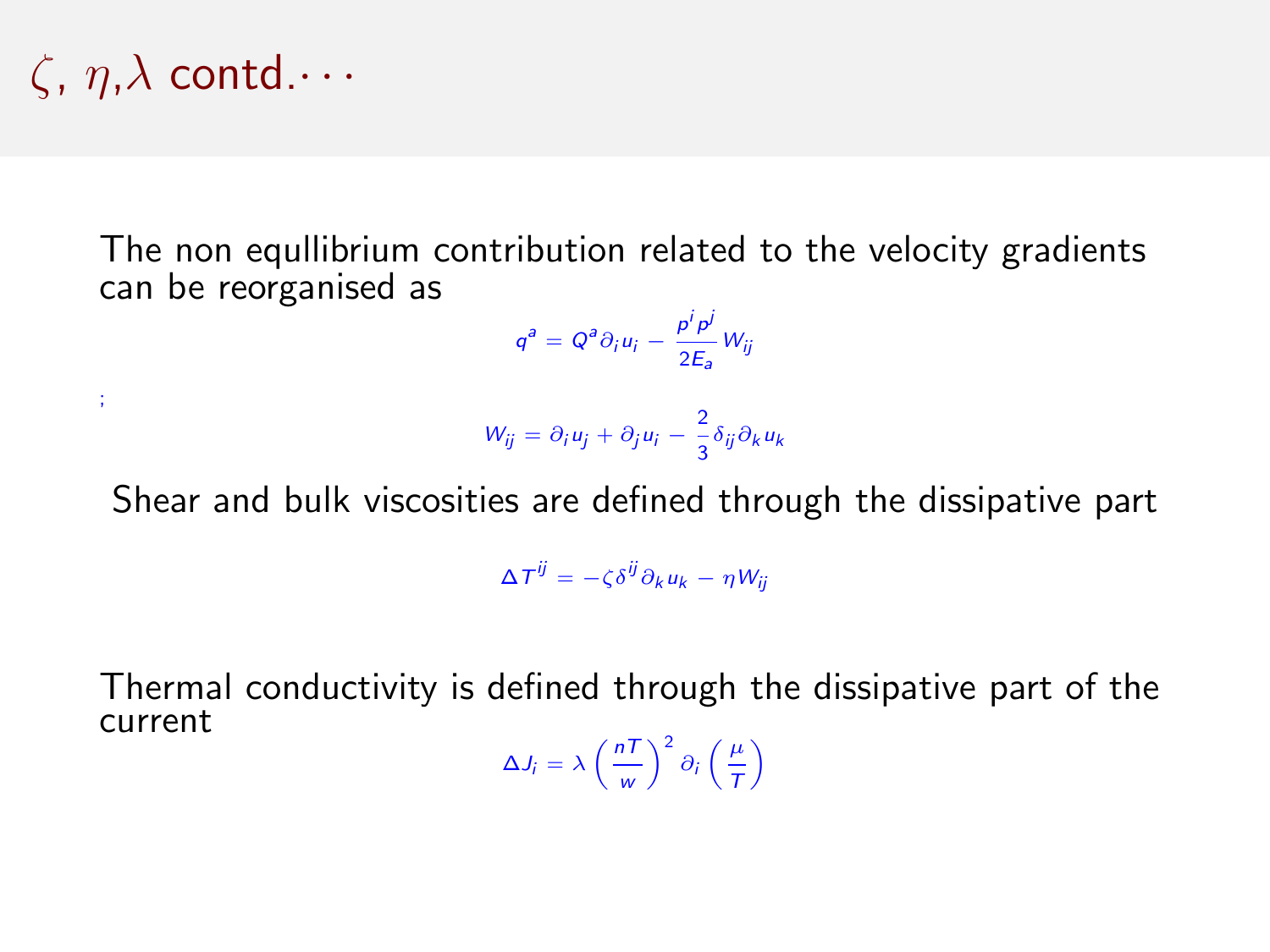# $\zeta$ ,  $\eta$ ,  $\lambda$  contd...

$$
\eta = \frac{1}{15T} \sum_{a} \int d\Gamma_{a} \frac{p^{4}}{E_{a}} \left( \tau_{a} f_{a}^{0} (1 - f_{a}^{0}) + \tilde{\tau}_{a} \tilde{f}_{a}^{0} (1 - \tilde{f}_{a}^{0}) \right)
$$
  
\n
$$
\zeta = -\frac{1}{3T} \sum_{a} \int d\Gamma_{a} \frac{p_{a}^{2}}{E_{a}} \left( \tau_{a} f_{a}^{0} (1 - f_{a}^{0}) Q_{a} + \tilde{\tau}_{a} \tilde{f}_{a}^{0} (1 - \tilde{f}_{a}^{0}) \tilde{Q}_{a} \right)
$$
  
\n
$$
\lambda = \frac{1}{3} \left( \frac{w}{nT} \right)^{2} \sum_{a} t_{a} \int d\Gamma_{a} \frac{p^{2}}{E_{a}^{2}} f_{a} (1 - f_{a}) \tau_{a} \left( t^{a} - \frac{nE_{a}}{w} \right)
$$

In the bulk viscosity coefficient, the coefficient  $Q^a$  depends upon the equation of state

$$
Q_a = -\left[\frac{p_a^2}{3E_a} + \left(\frac{\partial P}{\partial n}\right)_e \left(\frac{\partial E}{\partial \mu} - 1\right) - \left(\frac{\partial P}{\partial \epsilon}\right)_n \left(E_a - T\frac{\partial E_a}{\partial T} - \mu \frac{\partial E_a}{\partial \mu}\right). \right]
$$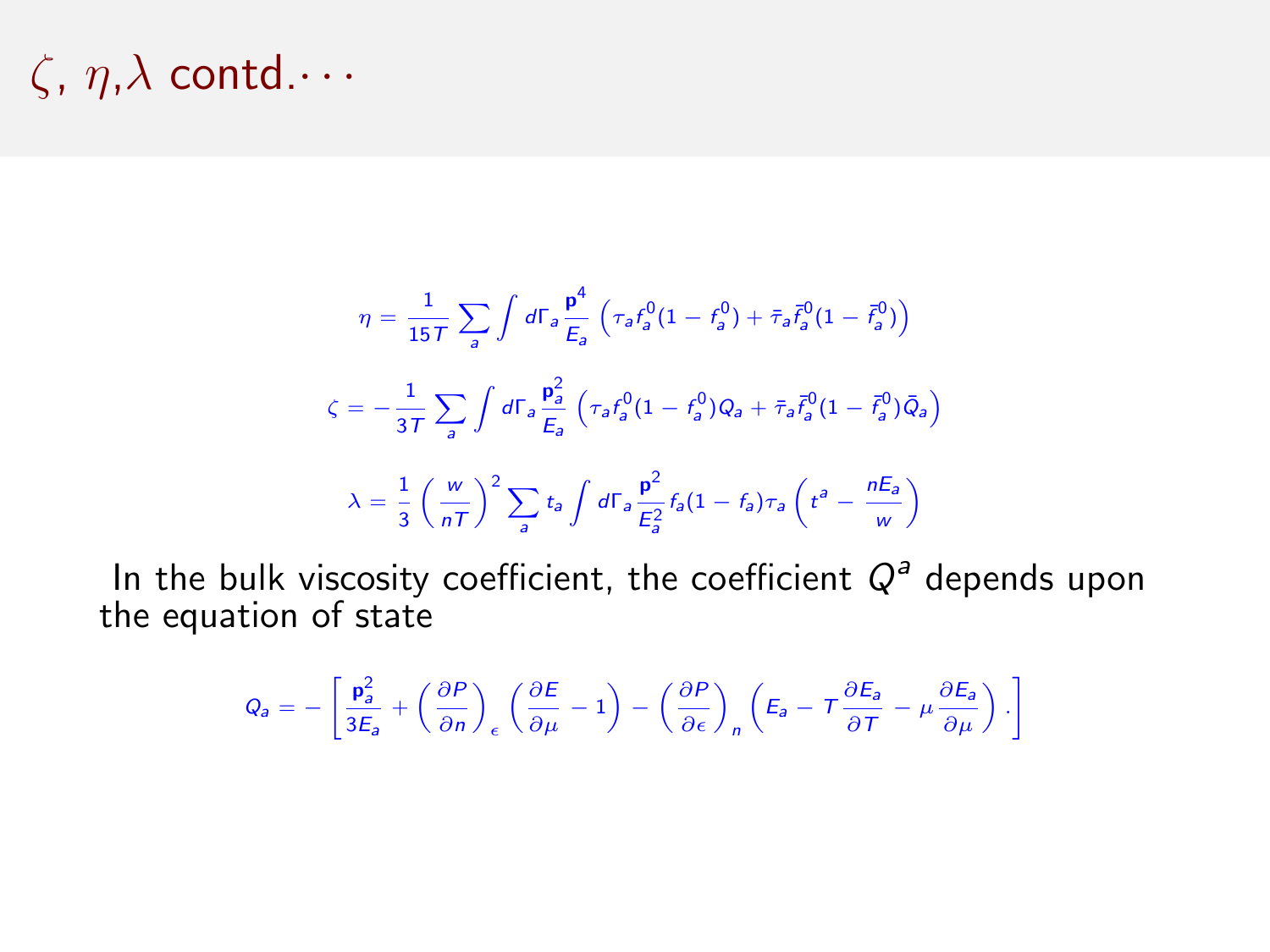# $\zeta$  contd.

However,  $Q_a$  has to be supplemented by the conditions  $u_\mu \delta J^\mu = 0$ and  $u_\mu \delta \, T^{\mu\nu} u_\nu = 0$  corresponding to baryon number and energy momentum conservation. Within the relaxation time approximation, these Landau-Lifshitz conditions reduce to

> $\sum$  $\sum_{a} t_a \langle \tau_a Q_a \rangle = 0, \quad \sum_{a}$  $\sum_a \langle \tau_a E_a Q_a \rangle = 0$  $\langle \phi_a(p) \rangle = \int d \Gamma_a [\phi_a(p) f_a^0(1 - f_a^0)]$

If Landau Lifshitz conditions are not satisfied, replace

 $\tau_2 Q_2 \rightarrow \tau_2 Q_2 + \alpha t_2 + \beta E_2$ 

The unknown coefficients to be determined from the baryon number and energy momentum conservation equation. The expression for bulk viscosity consistent with the Landau Lifshitz condition is then given as

$$
\zeta=-\frac{1}{T}\sum_a \langle (\tau_a Q_a + \alpha t_a + \beta E_a) \frac{\mathbf{p}^2}{3E_a} \rangle
$$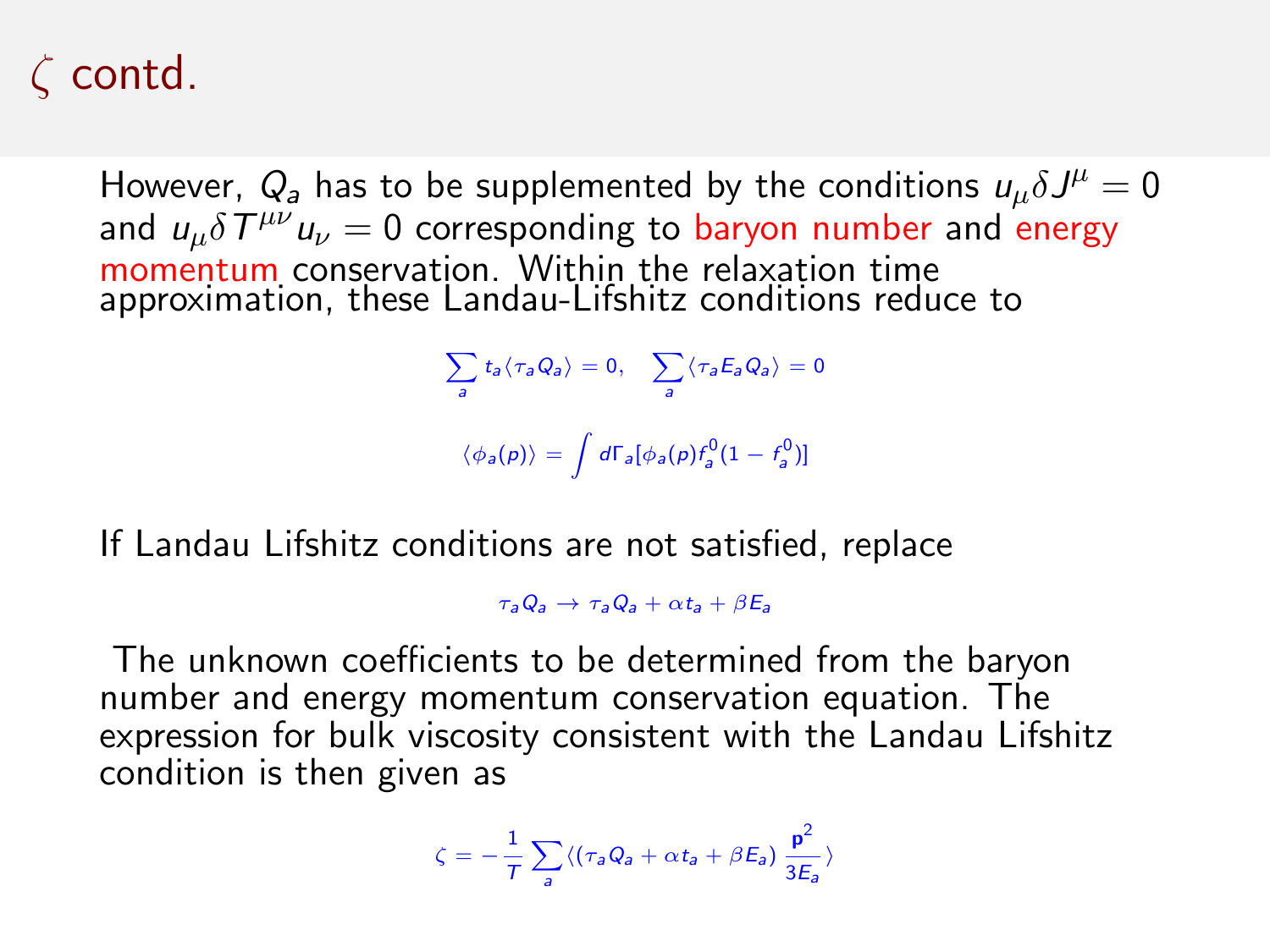## $\eta, \zeta, \lambda$  contd.

The expressions for the transport coefficients become simpler when one realises that for ideal hydrodynamics the entropy per baryon  $(\sigma)$  is constant.

$$
\eta = \frac{1}{15} \sum_{a} \int d\Gamma_{a} \frac{\mathsf{p}^{4}}{E_{a}^{2}} \tau_{a} f_{g}^{0} (1 - f_{g}^{0})
$$
\n
$$
\zeta = \frac{1}{9T} \sum_{a} \int d\Gamma_{a} \frac{\tau_{a} f_{g}^{0} (1 - f_{g}^{0})}{E_{a}^{2}} \left[ \mathsf{p}^{2} + 3v_{n}^{2} T^{2} E_{a} \frac{\partial}{\partial T} \left( \frac{E_{a} - \mu_{a}}{T} \right)_{\sigma} \right]^{2}
$$
\n
$$
\lambda = \frac{1}{3} \left( \frac{w}{nT} \right)^{2} \sum_{a} \int d\Gamma_{a} \frac{\mathsf{p}^{2}}{E_{a}^{2}} \tau_{a} f_{a} (1 - f_{a}) \left( t_{a} - \frac{nE_{a}}{w} \right)^{2}
$$

- $\blacksquare$  Transport coefficients are nonnegative as they must be.
- $\blacksquare$  It is important to include the Landa-Liftshitz conditions to obtain the above results.

Knowing the equation of state and other thermodynamic quantities like velocity of sound etc. and the relaxation time one can estimate the viscosity coefficient.

This thermodynamics and estimation of relaxation time is done within the Nambu Jonalasinio model.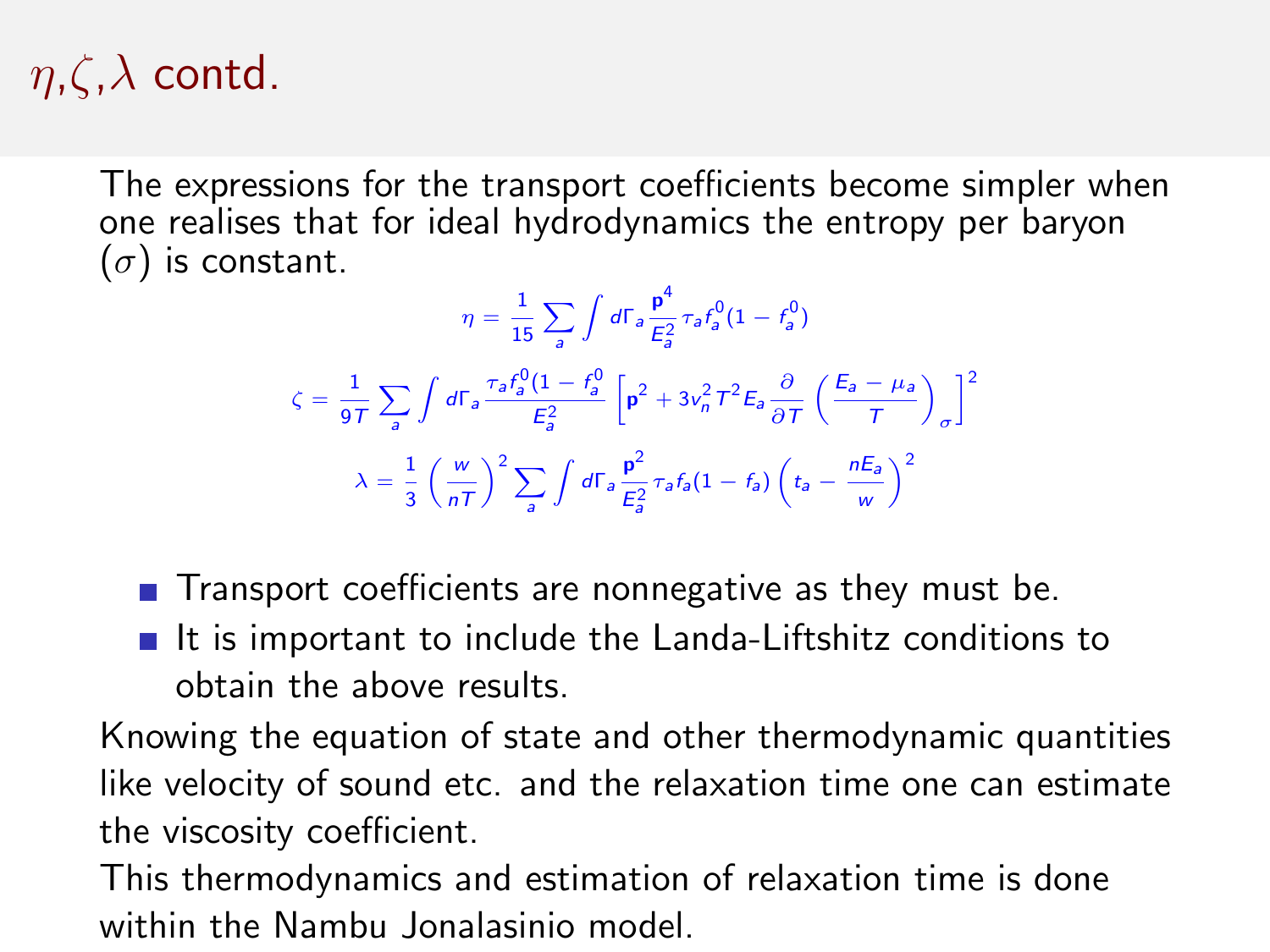#### Nambu JonaLasinio model : Thermodynamics

$$
\mathcal{L} = \bar{\psi}(i\gamma_{\mu}\partial^{\mu} - m_{0})\psi - G\left((\bar{\psi}\psi)^{2} + (\bar{\psi}i\gamma^{5}\mathbf{t}^{a}\psi)^{2}\right)
$$

The thermodynamic potential (negative of pressure):

$$
\Omega(\beta,\mu) = -\frac{\gamma}{(2\pi)^3} \int E(\mathbf{k}) d\mathbf{k} - \frac{\gamma}{(2\pi)^3 \beta} \int d\mathbf{k} \left( \ln(1 + \exp(-\beta(E-\mu)) + \mu \to -\mu) + \frac{(M-m_0)^2}{4G} \right)
$$

 $\gamma = 2\mathcal{N}_c \mathcal{N}_f$  (degeneracy);  $E(\mathbf{k}) = \sqrt{\mathbf{k}^2 + M^2}$ , $M$  : Constituent quark mass get determined self consistently solving the mass gap equation

$$
M = m_0 - 2G \langle \bar{\psi}\psi \rangle \rho_s = m_0 + \frac{\gamma}{(2\pi)^3} \int \frac{M}{E(\mathbf{k})} \left(1 - f_-(\mathbf{k}, \beta, \mu) - f_+(\mathbf{k}, \beta, \mu)\right) d\mathbf{k}
$$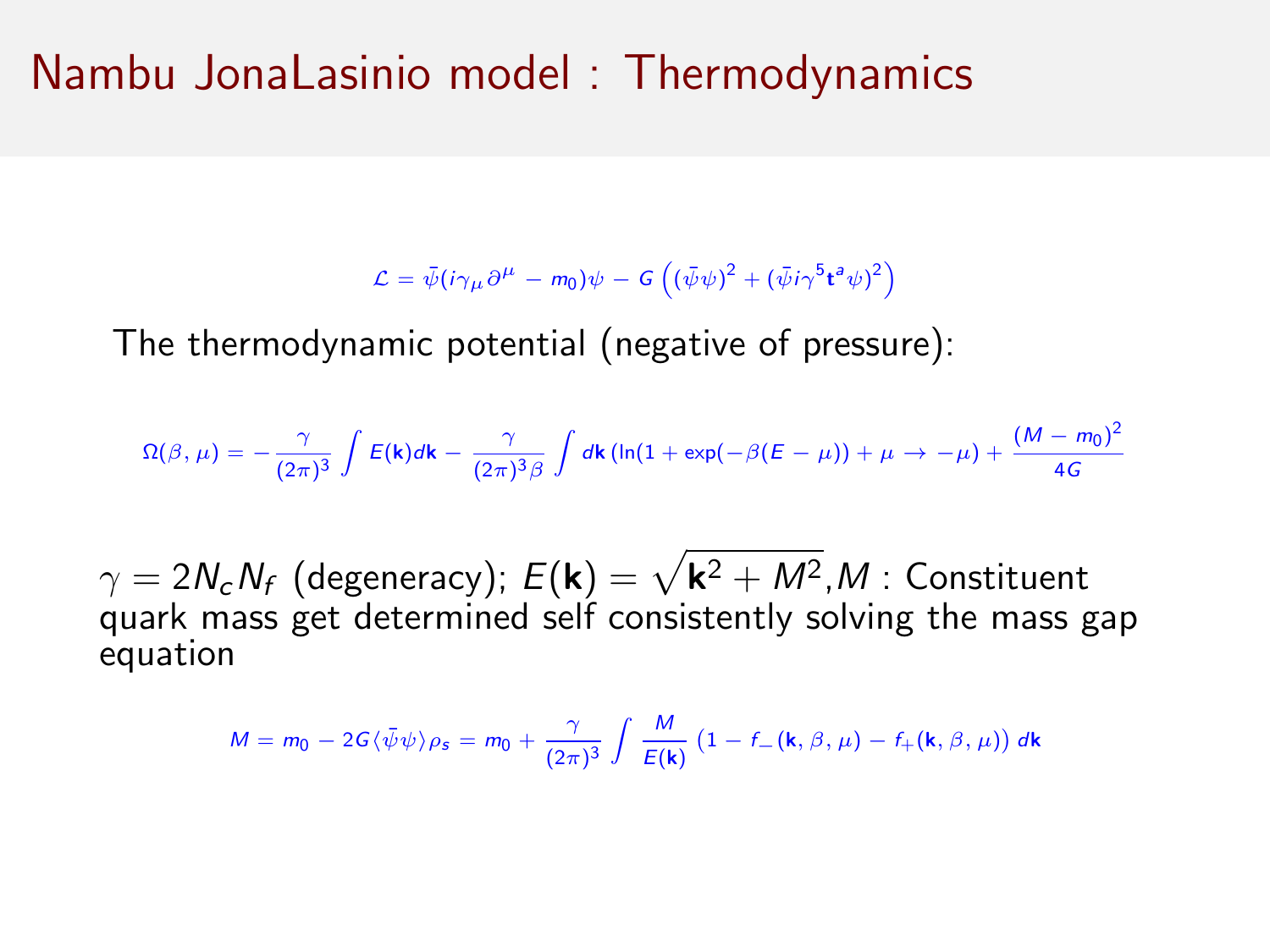Within RPA Meson propagators:

 $D = \frac{2iG}{1 - 2.05}$  $1-2G\Pi_{\sigma/\pi}$ 

Mass of the meson determined by pole position of the Real part of meson propagator:

 $1 - 2GRe\prod_{M}(m_{M}, 0) = 0.$ 

For  $m_M < 2M$ ,  $\prod_M$  is real while for  $m_M > 2M$ ,  $\prod_M$  has imaginary part: Decay width of resonance  $\Gamma_M = Im \Pi_M(m_M, 0)$ This affects the quark scatterings through meson exchange and hence on the relaxation time.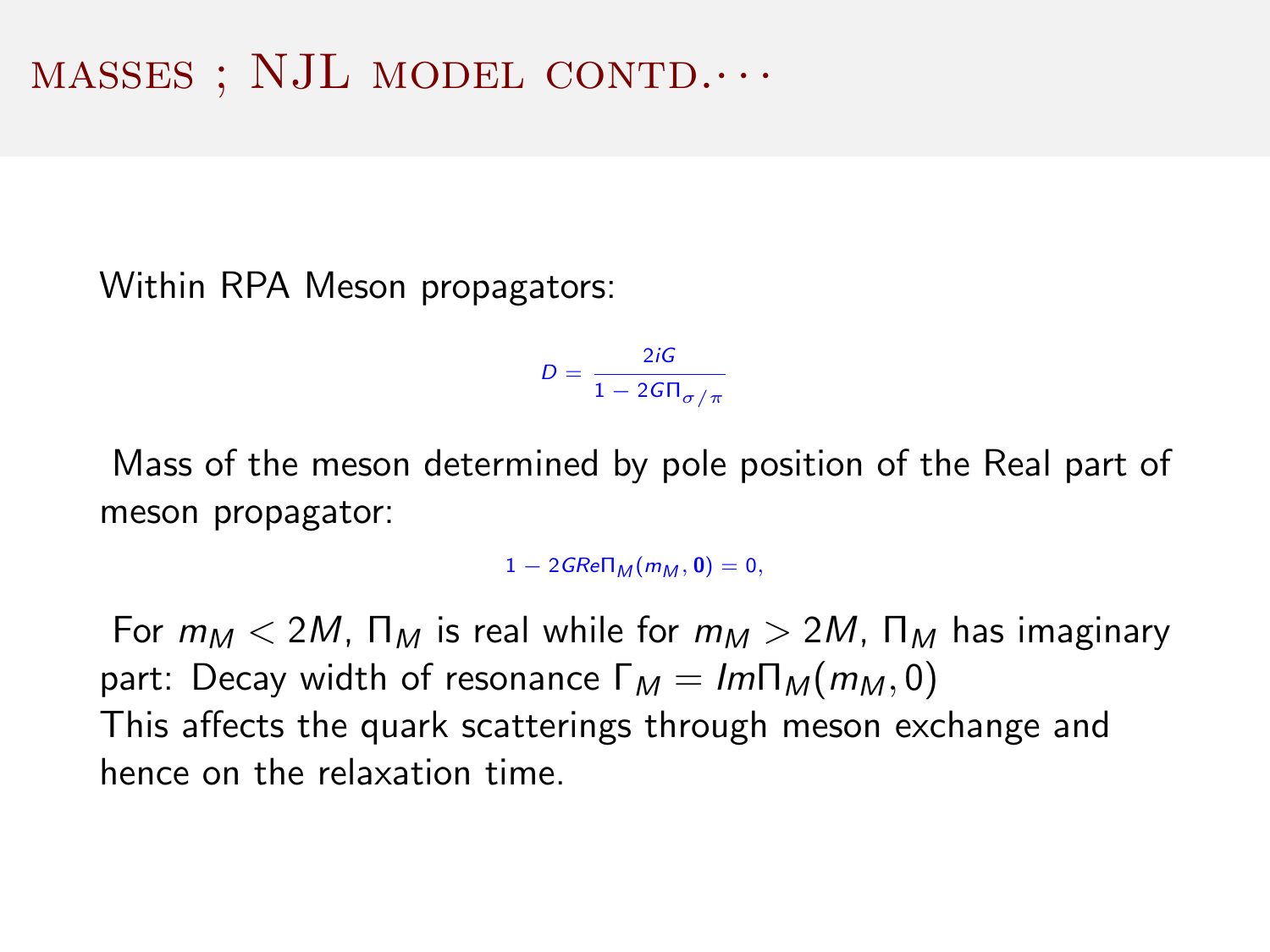#### $MASSES \cdots$



Figure: Temperature dependence of the masses of constituent quark  $(M)$ , and pions  $(M_\pi)$  and sigma mesons  $(M_{\sigma})$  for  $\mu = 0$  (Fig1-a) and temperature derivative of the constituent quark mass for  $\mu = 0$ MeV and  $\mu = 100$ MeV (Fig. 1-b).

$$
T_{\chi} = 188 \text{MeV}; \; m_{\pi}(T_{Mott}) = 2M(T_{Mott}); \quad T_{Mott} \simeq 197 \text{MeV}.
$$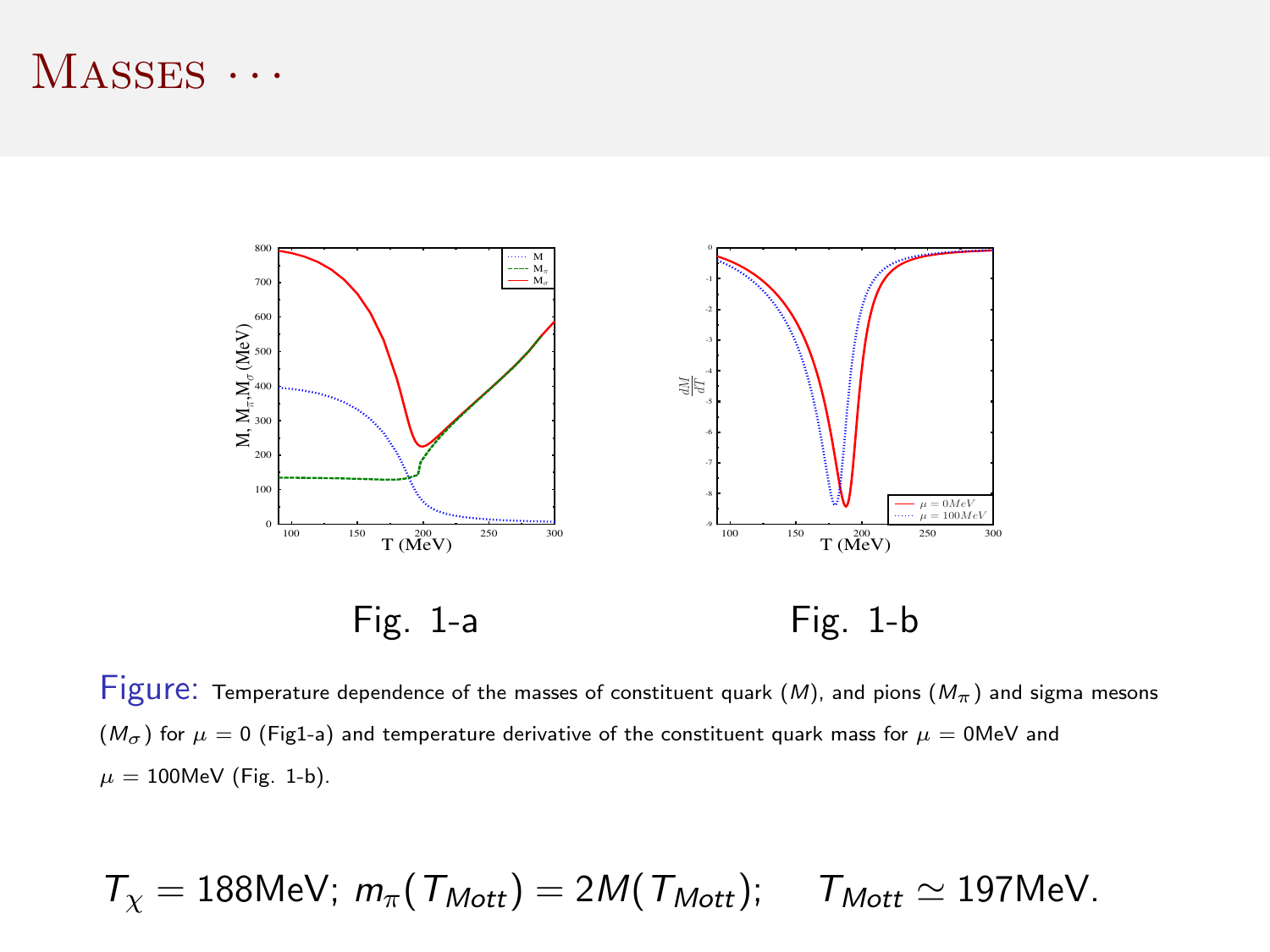Avg. relaxation time

$$
\tau_a^{-1} = \sum_b n_b \bar{W}_{ab}
$$

Thermally averaged transition rate

$$
\bar{W}_{a,b}=\frac{1}{n_{a}n_{b}}\int f_{a}f_{b}W_{ab}d\pi_{a}d\pi_{b}
$$

$$
W_{ab}(s) = \frac{2\sqrt{s(s-4m^2)}}{1+\delta_{ab}} \int_{t_{min}}^{0} dt (\frac{d\sigma}{dt})(1 - f_c(\frac{\sqrt{s}}{2}, \mu))(1 - f_d(\frac{\sqrt{s}}{2}, \mu))
$$

$$
\frac{d\sigma}{dt} = \frac{1}{16\pi s} \frac{1}{p_{ab}} |M|^2
$$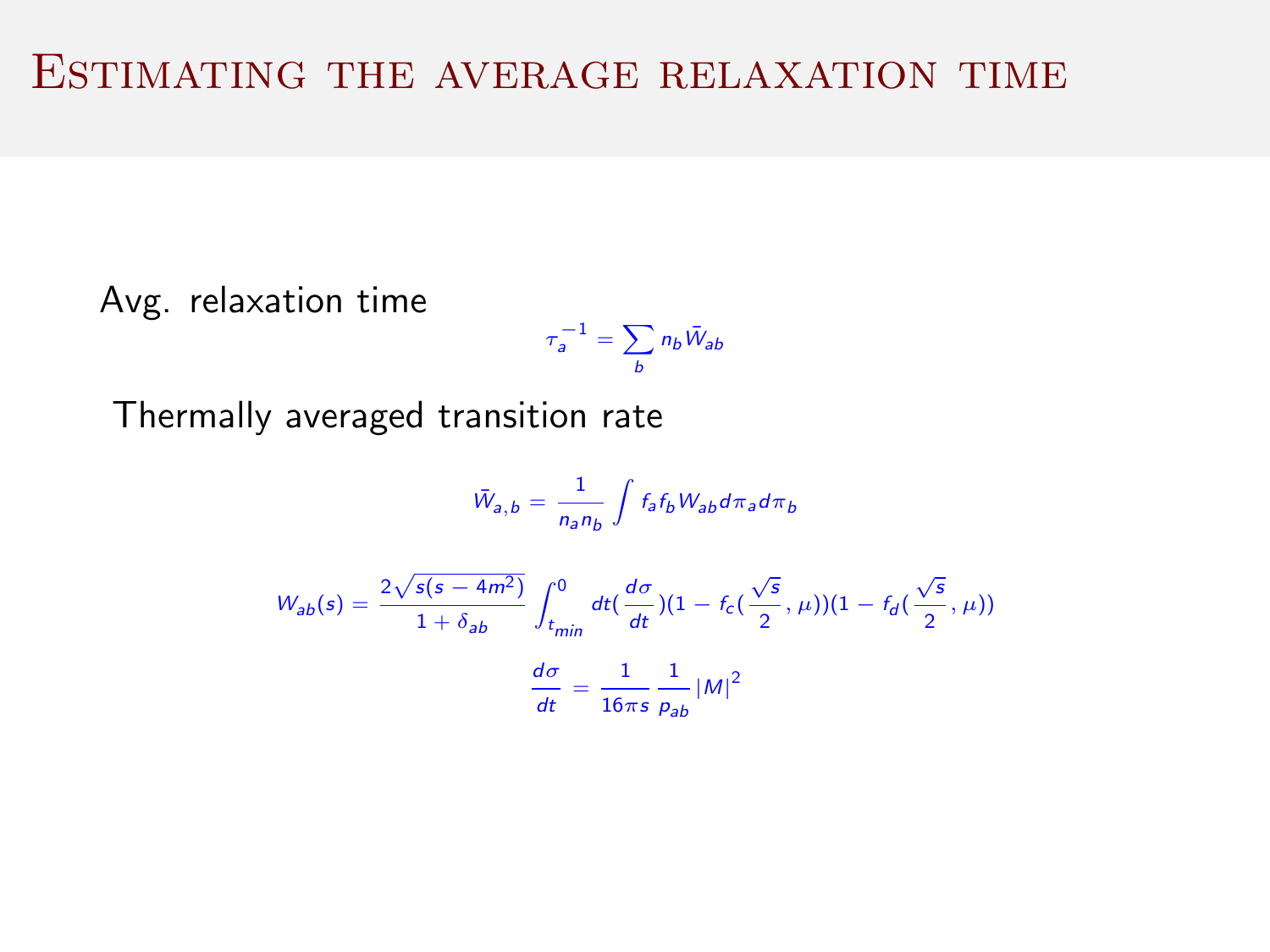For two flavors we consider the following possible scatterings.

 $u\bar{u} \rightarrow u\bar{u}, \quad u\bar{d} \rightarrow u\bar{d}, \quad u\bar{u} \rightarrow d\bar{d},$  $uu \rightarrow uu, \quad ud \rightarrow ud, \quad \bar{u}\bar{u} \rightarrow \bar{u}\bar{u},$  $\bar{u}\bar{d} \rightarrow \bar{u}\bar{d}, \quad d\bar{d} \rightarrow d\bar{d}, \quad d\bar{d} \rightarrow u\bar{u},$  $d\bar{u} \rightarrow d\bar{u}$ ,  $dd \rightarrow dd$ ,  $\bar{d}\bar{d} \rightarrow \bar{d}\bar{d}$ ,

- **Using i-spin symmetry, charge conjugation symmetry as well** as the crossing symmetry to relate the matrix element square for the above 12 processes reduce to evaluating only two independent matrix elements  $u\bar{u} \rightarrow u\bar{u}$  and  $u\bar{d} \rightarrow u\bar{d}$
- **Dominant contribution comes from propagation of pion and** sigma mode in the s-channel.
- **The temperature dependence of**  $\pi$  **and**  $\sigma$  **modes play an** important role in these cross section evaluation.

Zhuang etal Phys Rev D51,3728, 1995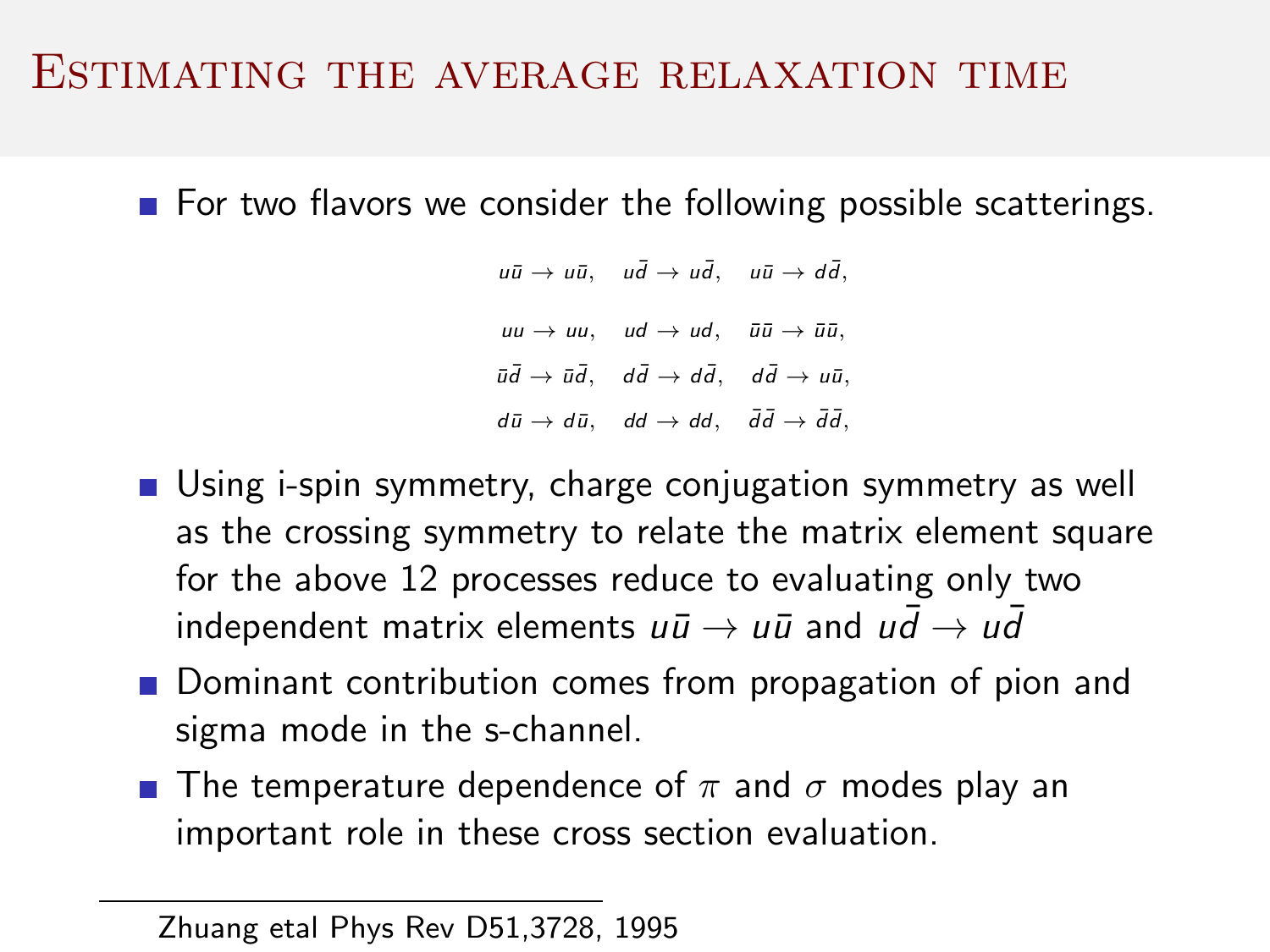### RELAXATION TIME;  $\eta/s$ : T BEHAVIOR





Figure: Relaxation time as a function of temperature for  $\mu = 0$  MeV and for  $\mu = 100$ MeV (Fig 5-a). In Fig (5-b), shear viscosity to entropy density ratio is shown for  $\mu = 0$  MeV and  $\mu = 100$  MeV.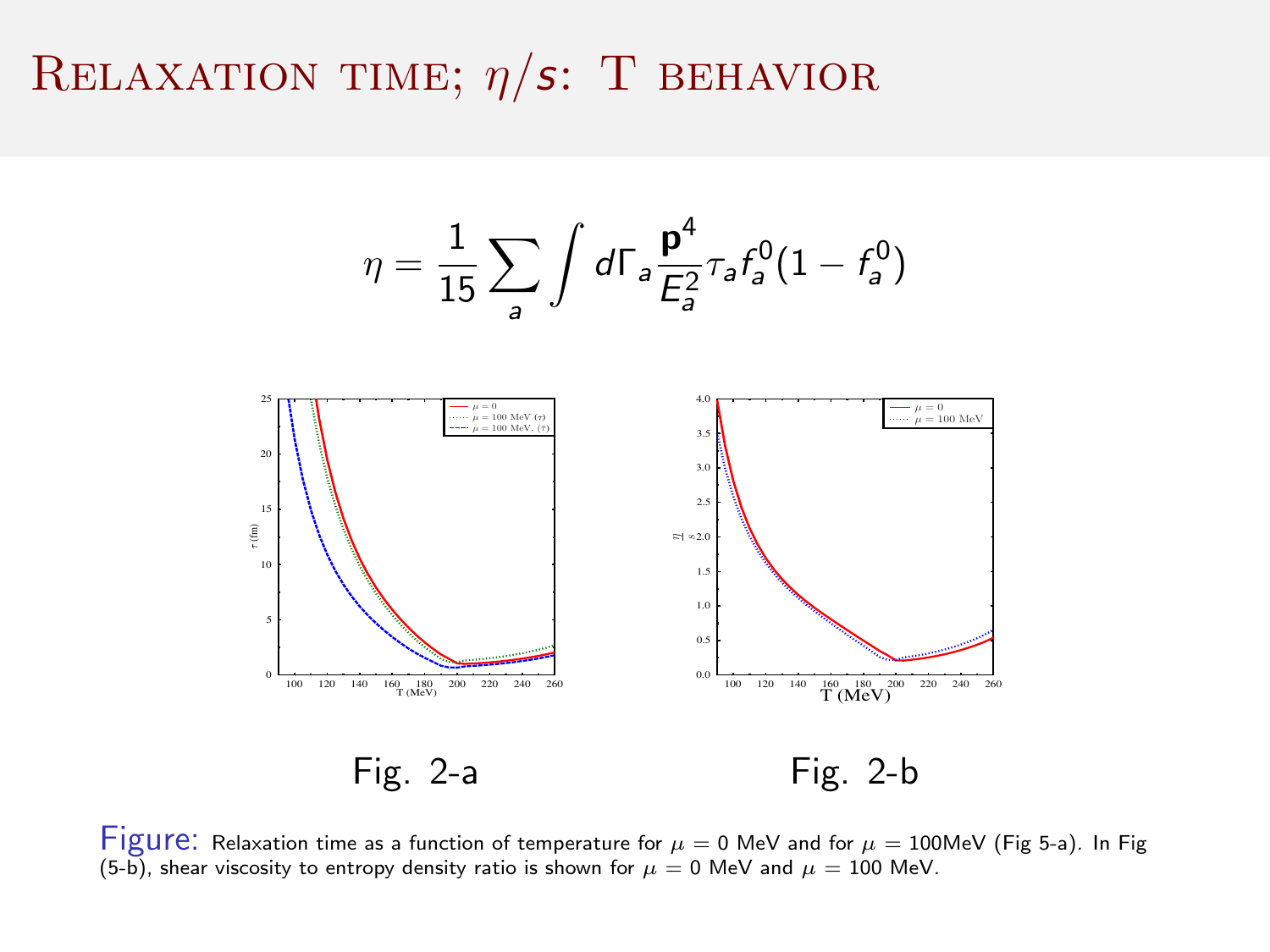# $\eta$ /s: CONTD.



Figure: Shear viscosity to entropy ratio for  $\mu = 0$  for low temperatures (Fig 3-a). The present calculations is shown by the solid lines. The other results correspond to Lang etal (2012) of interacting pion gas, Fernandez-Fraile and Nicola (2009). The two curves by Kapusta etal (2011) correspond to different masses for the sigma mesons. The green dashed curve is for  $m_{\tau} = 600$  MeV while the orange dotted curve is with  $m_{\tau} = 0.9$  GeV. The pink dot dashed curve is for the SHMC model by Khvorostukhin etal(2010). In Fig. 3-b is shown the ratio for higher temperatures. Present calculations is shown by solid red line, the two curves of Marty etal(2013)' , correspond to dynamical quasi particle model (DQPM) and the 3 flavor NJL model, the orange dotted curve by Plumari etal(2012) , the pink dashed curve by Sasaki etal(2010) is for two flavor NJL model while the brown dot dashed curve is from Lang etal (2014).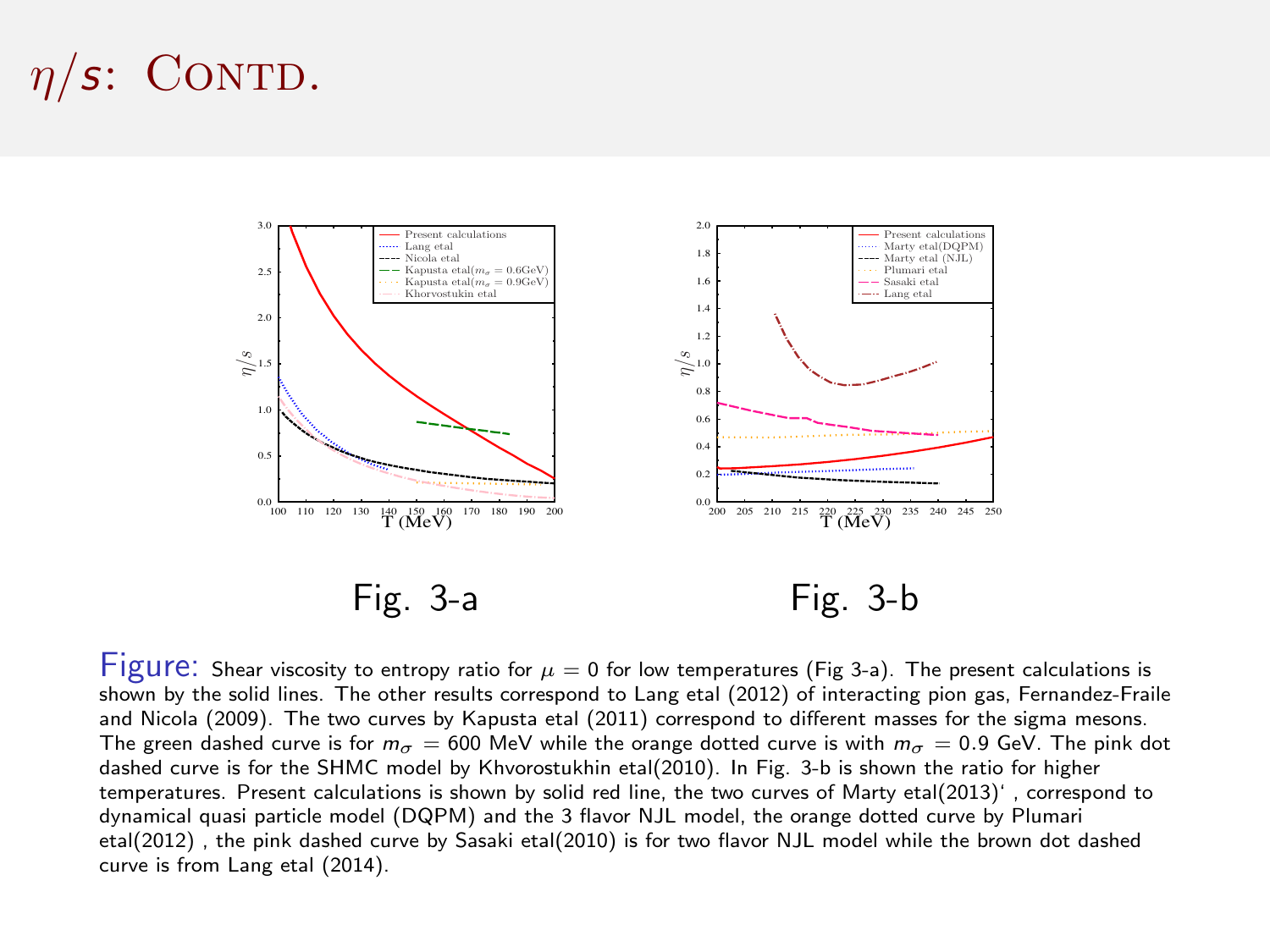### Bulk viscosity: T behavior



Figure: Bulk viscosity to entropy ratio as a function of temperature in units of  $T_c$  for zero baryon density (4-a). Also shown results from different models, the SHMC model of Khvosthukin etal (2010), Kapustaand Chakraborty (2009), the three flavor NJL results of Marty etal. Bulk viscosity in units of  $\text{GeV}^3$  as a function of temperature is shown in Fig. 4-b. Solid red curve corresponds to the present calculations while dotted curve correspond to the results by Sasaki and Redlich (2010)

.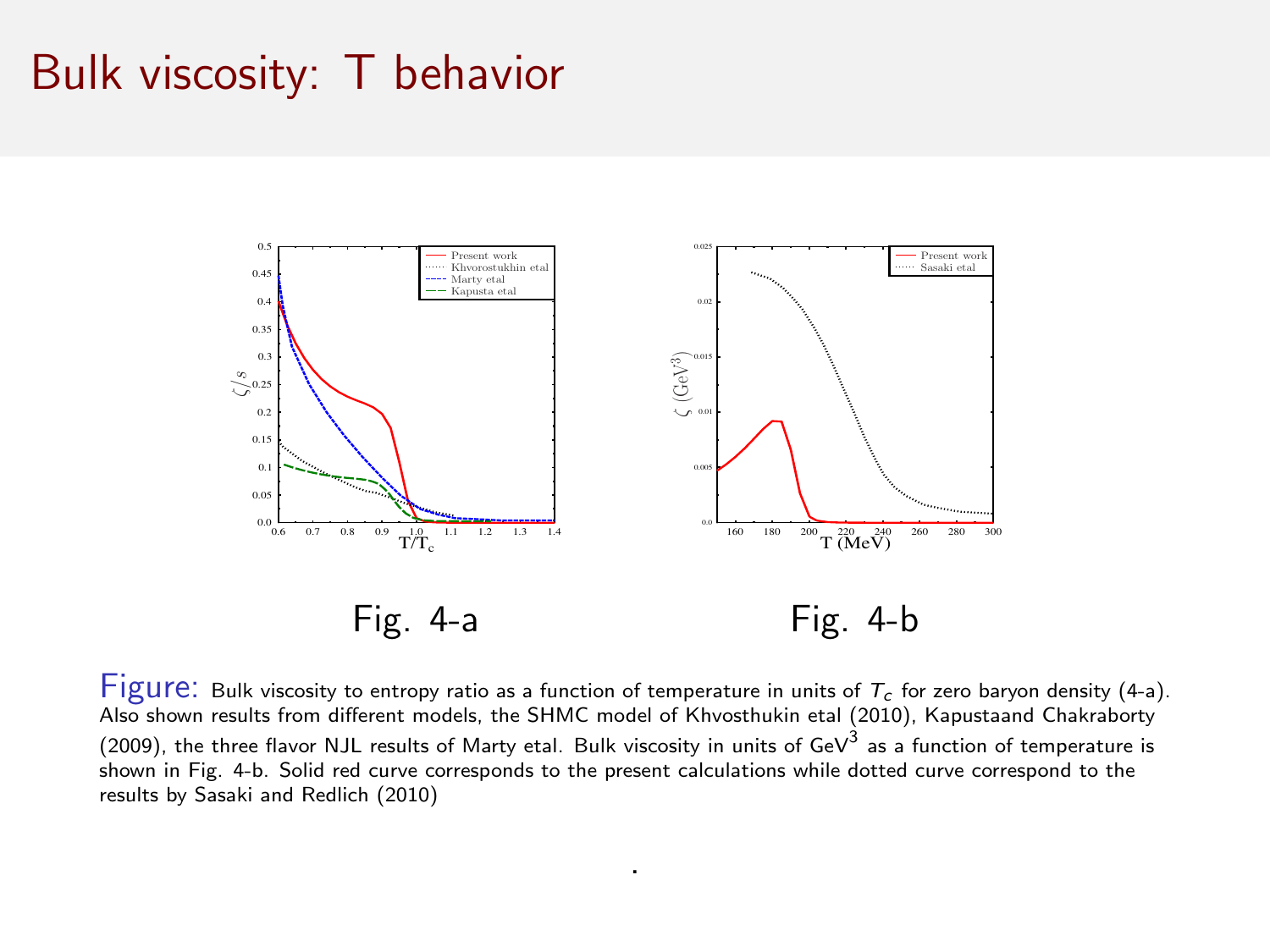### Bulk viscosity: T behavior

For zero chemical potential

$$
\zeta = \frac{1}{9T} \sum_{a} d\Gamma^{a} \frac{\tau_{a}}{E_{a}^{2}} \left[ p^{2} (1 - 3v^{2}) - 3v^{2} (M^{2} - TM \frac{dM}{dT}) \right]^{2}
$$



Figure: The violation of conformality measure  $C_1 = 1 - 3v_n^2$  (Fig 5a) and  $C_2 = M^2 - TM \frac{dM}{dT}$  $\frac{1}{d\mathcal{T}}$  (Fig 5b) as a function of temperature for  $\mu = 0$  MeV and for  $\mu = 100$  MeV

 $v_n^2 = \left(\frac{\partial P}{\partial \epsilon}\right)_n = \frac{s\chi_{\mu\mu} - n\chi_{\mu\tau}}{T(\chi_{TT}\chi_{\mu\mu} - \chi^2_{\mu\tau})}$  $T(\chi_{TT}\chi_{\mu\mu}-\chi^2_{\mu T})$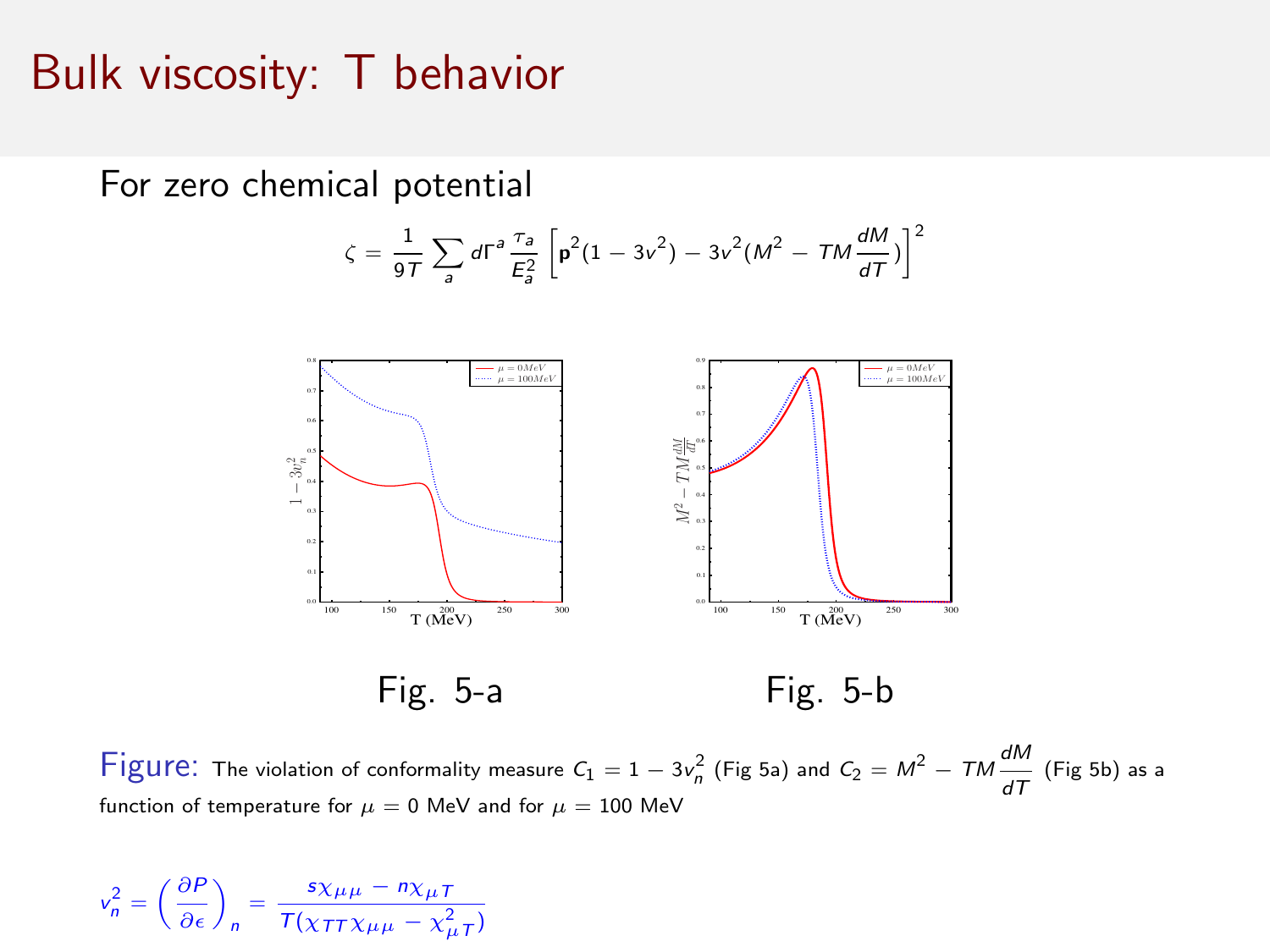$\lambda(T)$ 

$$
\lambda = \frac{1}{3} \left( \frac{w}{nT} \right)^2 \sum_{a} \int d\Gamma_a \frac{\mathbf{p}^2}{E_a^2} \tau_a f_a (1 - f_a) \left( t_a - \frac{nE_a}{w} \right)^2
$$



Figure: Thermal conductivity( $\lambda$ ) in units of  $T^2$  for  $\mu = 100$  MeV.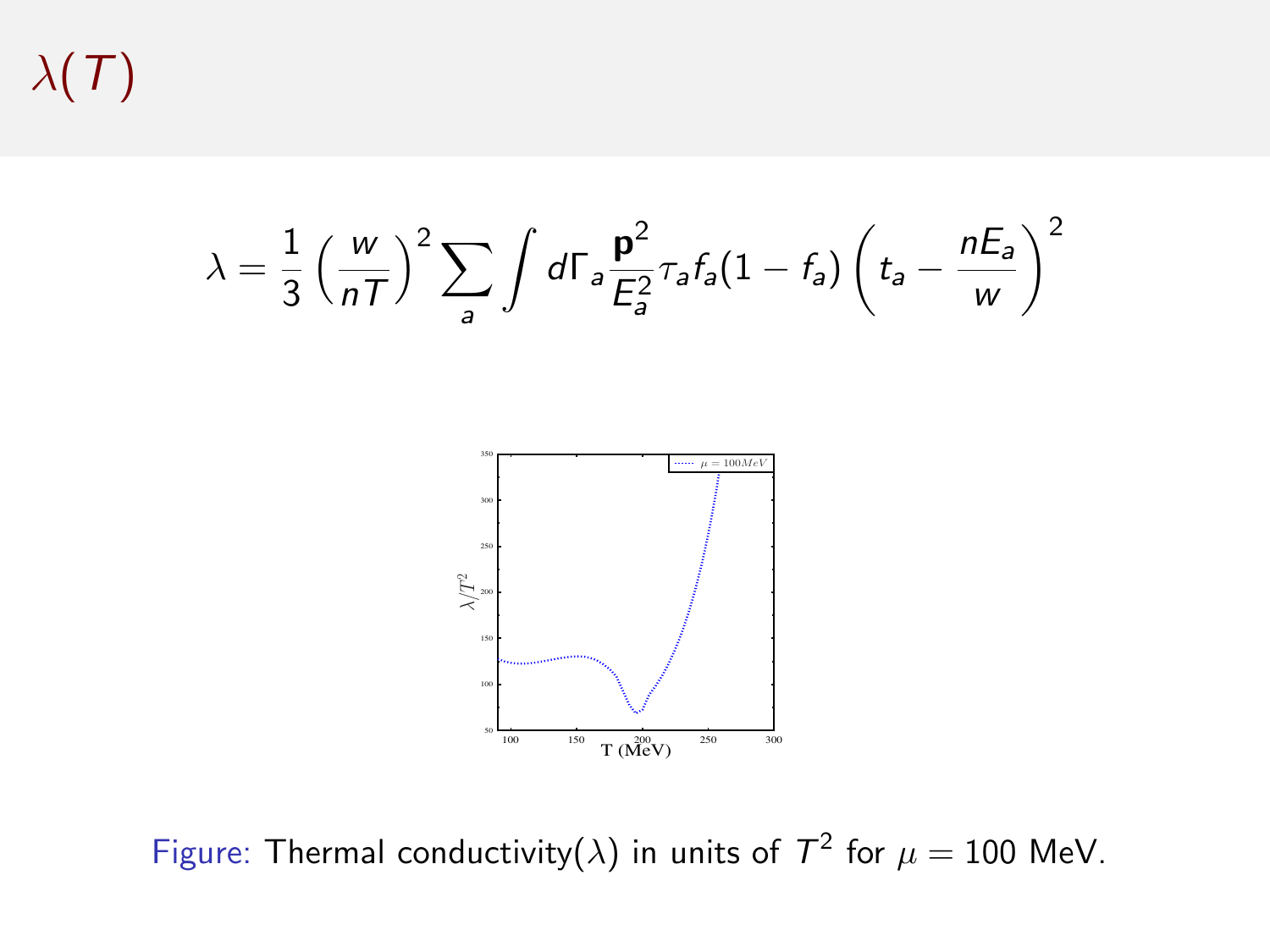#### Summary,conclusions and outlook

- We tried to derive the viscosity coefficients using Boltzmann kinetic equation withing relaxation time approximation within NJL model.
- While  $\eta$  depends only on the behaviour of relaxation time and the medium dependent masses,  $\zeta$  depends on other thermodynamic quantities and the equation of state.
- The deviation from equilibrium should be consistent the Landau Lifshitz conditions.
- The thermodynamics of hot and dense matter is estimated within NJL model.
- The transport coefficients are non negative in the relaxation time approximation which is a consequence of Landau-Liftshitz conditions of fit.
- Relaxation times are estimated using quark scatterring through meson exchange.
- Medium dependence of meson masses and widths affect the relaxation time and hence the transport coefficients.